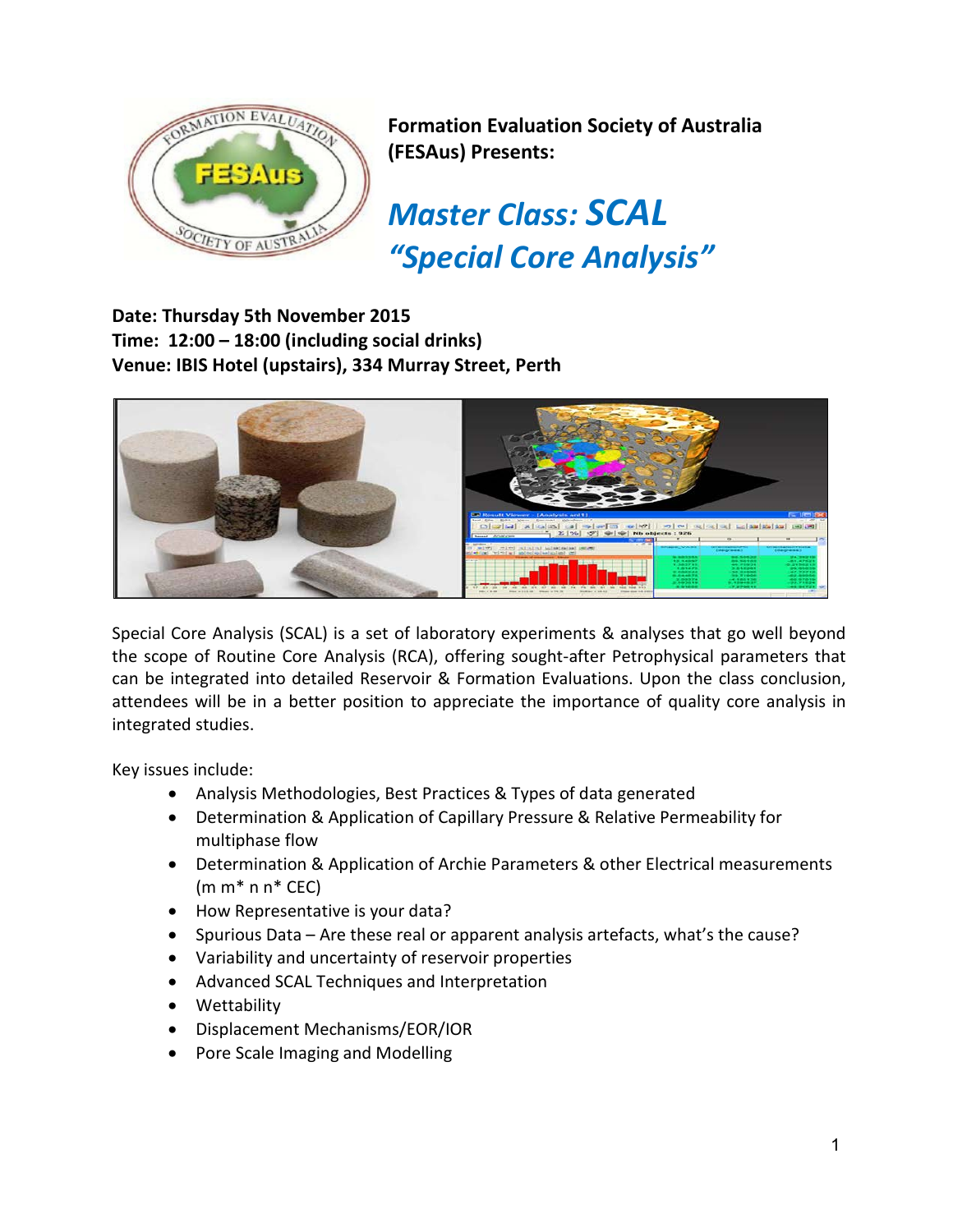This Master Class will be run immediately following our regular FESAus monthly Technical meeting.

| <b>Start</b>                                  | End        | <b>Description</b>                                          |                                           |                                                                                                                                                    | <b>Duration</b>            |                 |  |
|-----------------------------------------------|------------|-------------------------------------------------------------|-------------------------------------------|----------------------------------------------------------------------------------------------------------------------------------------------------|----------------------------|-----------------|--|
| 11:45                                         | 12:00      | Open For Registration, FESAus Mothly Meeting & Master Class |                                           |                                                                                                                                                    | 15 minutes                 |                 |  |
| 12:00                                         | 12:30      |                                                             |                                           | Stand Up Lunch (For both the Monthly Meeting & Master Class participants)                                                                          | 30 minutes                 |                 |  |
| <b>Start</b>                                  | <b>End</b> | <b>Presenter</b>                                            | Company                                   | <b>Presentation Title</b>                                                                                                                          | <b>Presentation Length</b> |                 |  |
| <b>FESAus Monthly Technical Meeting: SCAL</b> |            |                                                             |                                           |                                                                                                                                                    |                            |                 |  |
| 12:30                                         | 13:00      | <b>Rick Aldred</b>                                          | Independent<br>Consultant                 | FESAus Monthly Meeting: The use of 3D Petrophysical<br>Modelling to Apply Saturation Height Functions in<br><b>Multi-Pore Systems</b>              | 25 Minutes                 | +5 mins for Q&A |  |
| <b>SCAL Master Class Session 1</b>            |            |                                                             |                                           |                                                                                                                                                    |                            |                 |  |
| 13:00                                         | 13:05      | <b>Mike Walker</b>                                          | <b>FESAus</b>                             | <b>Introduction to the Master Class</b>                                                                                                            | 5 minutes                  |                 |  |
| 13:05                                         | 13:35      | Kevin Flynn                                                 | Weatherford                               | Lab Capillary Pressure Analyses - The Good, The Bad<br>& The Ugly!                                                                                 | 25 Minutes                 | +5 mins for Q&A |  |
| 13:35                                         | 14:00      | <b>Tony Kennaird</b>                                        | Corelab                                   | CT Scanning at Various Scales of Measurement                                                                                                       | 20 Minutes                 | +5 mins for Q&A |  |
| 14:00                                         | 14:30      | <b>Kevin Flynn</b>                                          | Weatherford                               | Using Archie in a Non-water wett imbibition scenario<br>- what is the Denominator                                                                  | 25 Minutes                 | +5 mins for Q&A |  |
| 14:30                                         | 14:40      |                                                             |                                           | <b>Coffee Break</b>                                                                                                                                | 10 Minutes                 |                 |  |
| <b>SCAL Master Class Session 2</b>            |            |                                                             |                                           |                                                                                                                                                    |                            |                 |  |
| 14:40                                         | 15:10      | Kath Hodgson                                                | ALS Oil & Gas                             | Characterising Core Using Whole Core Techniques                                                                                                    | 25 Minutes                 | +5 mins for Q&A |  |
| 15:10                                         | 15:40      | Max Podolyak                                                | <b>LR Senergy</b>                         | Challenges with Clays in Sample Preperation, Testing<br>& Analyses                                                                                 | 25 Minutes                 | +5 mins for Q&A |  |
| 15:40                                         | 16:05      | <b>Tony Kennaird</b>                                        | Corelab                                   | Relative Permeability: Can we trust the data?                                                                                                      | 20 Minutes                 | +5 mins for Q&A |  |
| 16:05                                         | 16:15      |                                                             |                                           | <b>Coffee Break</b>                                                                                                                                | 10 Minutes                 |                 |  |
| <b>SCAL Master Class Session 3</b>            |            |                                                             |                                           |                                                                                                                                                    |                            |                 |  |
| 16:15                                         | 16:45      | Peter<br>Behrenbruch /<br>Phil Do Huu                       | Bear & Brook<br><b>Consulting Pty Ltd</b> | Using the Modified Purcell Model to Quality Check<br>Capillary Pressure Lab Data and to Predict Optimal<br><b>Capillary Pressure Relationships</b> | 25 Minutes                 | +5 mins for Q&A |  |
| 16:45                                         | 17:15      | Linda Stalker                                               | <b>CSIRO</b>                              | SCAL for Geochemistry, Geomechanics & Petrophysics                                                                                                 | 25 Minutes                 | +5 mins for Q&A |  |
| 17:15                                         | 18:00      |                                                             |                                           | Open Bar and informal questions and discussions                                                                                                    | <b>45 Minutes</b>          | or longer       |  |

## **Event Fee(s)**

| Master Class inc. Tech Mtg, FESAus members (inc. GST) \$225.00   |          |
|------------------------------------------------------------------|----------|
| Master Class inc. Tech Mtg, non-members (inc. GST)               | \$250.00 |
| Master Class inc. Tech Mtg, Students/Retirees (inc. GST) \$50.00 |          |
| <b>Technical Meeting only, FESAus members (inc. GST)</b>         | \$30.00  |
| <b>Technical Meeting only, non-members (inc. GST)</b>            | \$40.00  |
| Technical Meeting only, Students/Retirees (inc. GST)             | \$10.00  |

**RSVP:** Please register on-line at www.fesaus.org by **midday Friday 30th October 2015.**

Any queries, please contact Leanne Brennan at FESAus on [sec@fesaus.org.](mailto:sec@fesaus.org)

The SCAL Master Class will be a recorded event with the webcast being posted on our website [\(www.fesaus.org\)](http://www.fesaus.org/) soon after the event. Note that webcasts are only available for viewing by FESAus members (with a current membership) for a period of 12 months, after which they are viewable by non-members as well.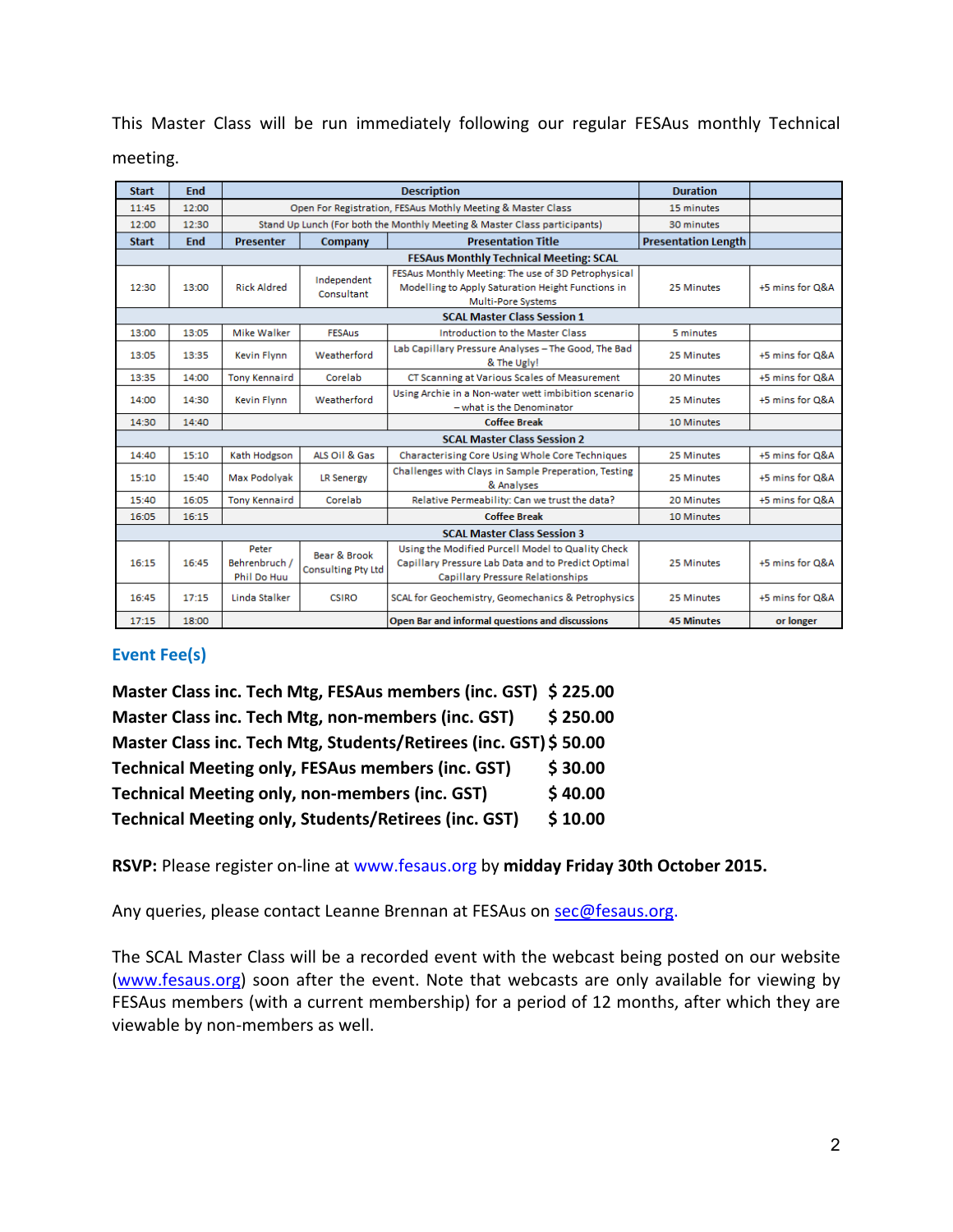# **Presentation Outlines and Presenters Background**

The draft presentation guide included below is intended as an outline of the topic to be presented. Actual presentation content may differ and cover only subset of the points listed below considering the limited time allocated for each session.

#### **1) The use of 3D Petrophysical Modelling to Apply Saturation Height Functions in Multi-Pore Systems (Regular Technical Meeting Topic) Rick Aldred, Independent Consultant**

Formations containing multiple pore systems, such as vuggy carbonates and layered clastics, present a problem when defining and applying saturation height functions from capillary pressure data. Rather than the capillary pressure curves normally seen from homogenous formations, we see curves which have two or more separate components, related to the different pore systems in the rock.

Understanding and separating these components is relatively simple task, but building and applying a function to derive fluid saturations in a multi-pore system formation is not so easy.

This presentation describes a technique for petrophysical interpretation based on three-dimensional modelling of the formation properties, where a saturation height function can be applied even in complex pore systems.

A case study is presented from a layered clean sandstone reservoir from South East Asia. In this reservoir, although the porosity remained fairly constant between the rock types, the permeability was highly variable with thin laminations of low-permeability water-bearing sands and high-permeability oilbearing sands. The water bearing sands dominated the resistivity measurements, so a saturation height function was used to determine fluid saturations. Owing to the multiple permeabilities present at every depth, a 3D model of the formation had to be constructed in order to apply the function.

## **2) Lab Capillary Pressure Analyses to Derive Saturation/Height Data - The Pros and Cons of the Analytical Methods. (Lab Capillary Pressure Analyses – The Good, The Bad & The Ugly!) Kevin Flynn, Weatherford**

Capillary pressure concepts can be used by geologists, petrophysicists, and petroleum engineers to evaluate the following:

- Reservoir rock quality
- Pay versus nonpay
- Expected fluid saturations
- Seal capacity (thickness of hydrocarbon column a seal can hold before it leaks)
- Depth of the reservoir fluid contacts
- Thickness of the transition zone
- An approximation of the recovery efficiency during primary or secondary recovery.

Evaluating capillary pressure of potential reservoir and seal rocks is important because capillarity controls the static distribution of fluids in the reservoir prior to production and remaining hydrocarbons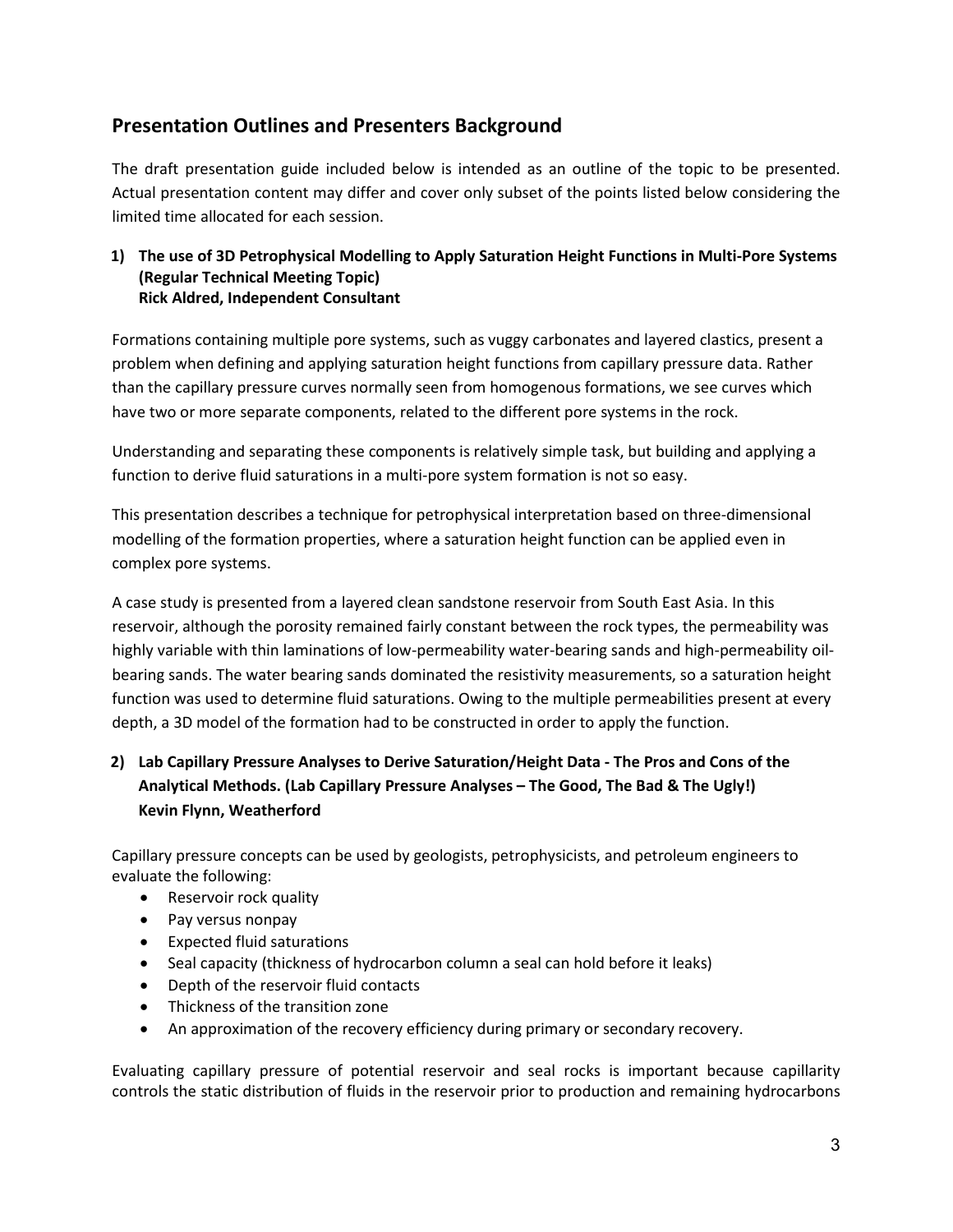after primary production. The importance of capillary pressure in reservoir studies is that many reservoir rocks can be approximated by a bundle of capillaries, with formation water being the wetting phase and hydrocarbons the nonwetting phase. As such it is important to understand the options available for capillary pressure analyses in the lab, and to ensure the correct interpretation is applied when using the data from any given lab methodology.

There are several options for test technique:

- Porous plate/pressure equilibrium
- Centrifugation
- Mercury Injection

This presentation explains the pros and cons of the three methods allowing for better understanding of the data provided.

#### **3) CT Scanning at Various Scales of Measurement Tony Kennaird, CoreLab**

Continuous CT-scanning of the entire cored length can be used to generate bulk density, photoelectric and porosity logs for direct correlation with wireline logs.

If a fracture study is required, this can be accomplished via CT without removing the cores from their sleeves. Dual and triple porosity discrimination in carbonates is also achievable.

At the other end of the CT measurement scale, pore network characterisation allows determination of such critical petrophysical properties as permeability, porosity, capillary pressure and Archie "m".

Both the benefits and the drawbacks of the techniques will be discussed.

#### **4) Using Archie in a Non-water wett imbibition scenario – what is the Denominator Kevin Flynn, Weatherford**

The issue is Archie is only for a water wett system – common knowledge. The question is what do we do in an oil wett system, or non-water wett system?? How should we run analyses in the lab, how should we calculate the results, how should we interpret the results and how should we use the results. This presentation aims to highlight these issues, providing some answers and some groundwork for future answers!

To calculate Archies Saturation Exponent (n) we almost always use an RI test in a water wett system draining from 100% Sw down to Swir. The "n" is calculated from Archie as "the ratio of the partially brine saturated sample to the resistivity of the fully brine saturated sample". That is we obtain the RI by the using the FF (the denominator), which is all fine. However, occasionally, once we reach Swir, we then restore natural reservoir wettability (by ageing the samples). This process will render the samples, less water wett, or non-water wett or maybe even oil wett. Finally the samples would undergo a Pc/RI imbibition analysis i.e. increasing water saturation. This then begs the question what should we be using as the denominator in the aged state "n" calculation?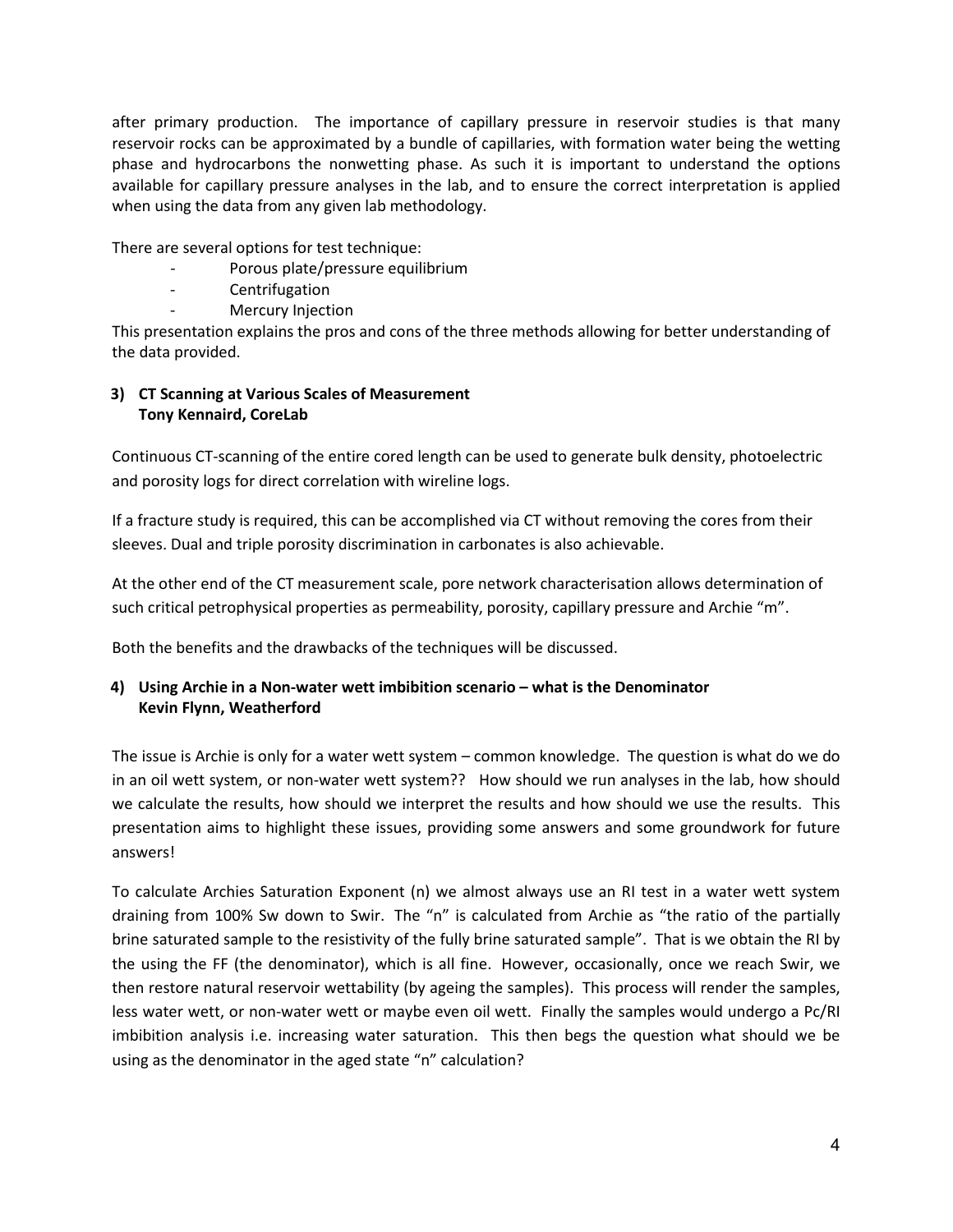The presentation will use real SCAL data obtain from a local major field. It will contain regional background, laboratory methodology and results, highlighting the above options and finally address the question, which is right? Or is there another option, how should we proceed for future research?

## **5) Challenges with Clays in Sample Preparation, Testing and Analyses Max Podolyak & Colin McPhee, LR Senergy**

Authigenic clay minerals have an effect on the intrinsic properties of petroleum rocks (porosity, permeability, electrical properties, rock strength, etc). These effects far outweigh the percentage volume distribution which clay minerals occupy in the reservoir pore system. This presentation provides examples of AP field studies which clearly show that if the clay morphology within the pore network is altered in any way during core and plug preparation or during testing in the lab, or on contact with water in the reservoir; then the impact on core petrophysical properties and rock strength can be very significant.

Firstly, ill-considered and/or inappropriate core cleaning and drying techniques can lead to significant damage to delicate clays, as a result of clay bound water removal due to high temperatures and evaporative conditions. Damage must be avoided or minimised if reliable petrophysical data are required.

Secondly, clay minerals may have a significant effect on the intact rock strength; they can influence the inter-grain mineral matrix cementation during diagenesis. At the field scale, clay reactions on contact with formation of injection water can cause chemo-mechanical weakening that triggers sand failure and production. Formations that at first appear resistant to sand failure can start to produce sand on the onset of water production.

How to find the correct balance between the effective cleaning and preservation of the delicate clay structure for further testing? This presentation illustrates that it is essential to understand the type, amount, distribution and morphology of clays before embarking on design, planning and execution of petrophysical, reservoir engineering and geomechanical testing projects. Best practices to minimize or prevent potential clay damage during core preparation and testing will be provided.

## **6) Characterising Core Using Whole Core Techniques Kath Hodgson & Jess Maddren, ALS Oil & Gas**

Advancements in whole core scanning techniques (360 degree high resolution imagery, mineralogy, composition, permeability, resistivity, mechanical and physical properties) is allowing the collection of integrated datasets on a finer scale to increase the resolution when selecting subsamples for further detailed analysis. The larger number of closely spaced data points help reduce uncertainty of interpolation between regular core analysis data points.

This presentation will look at the techniques currently available and then discuss the differences, limitations and benefits of the techniques.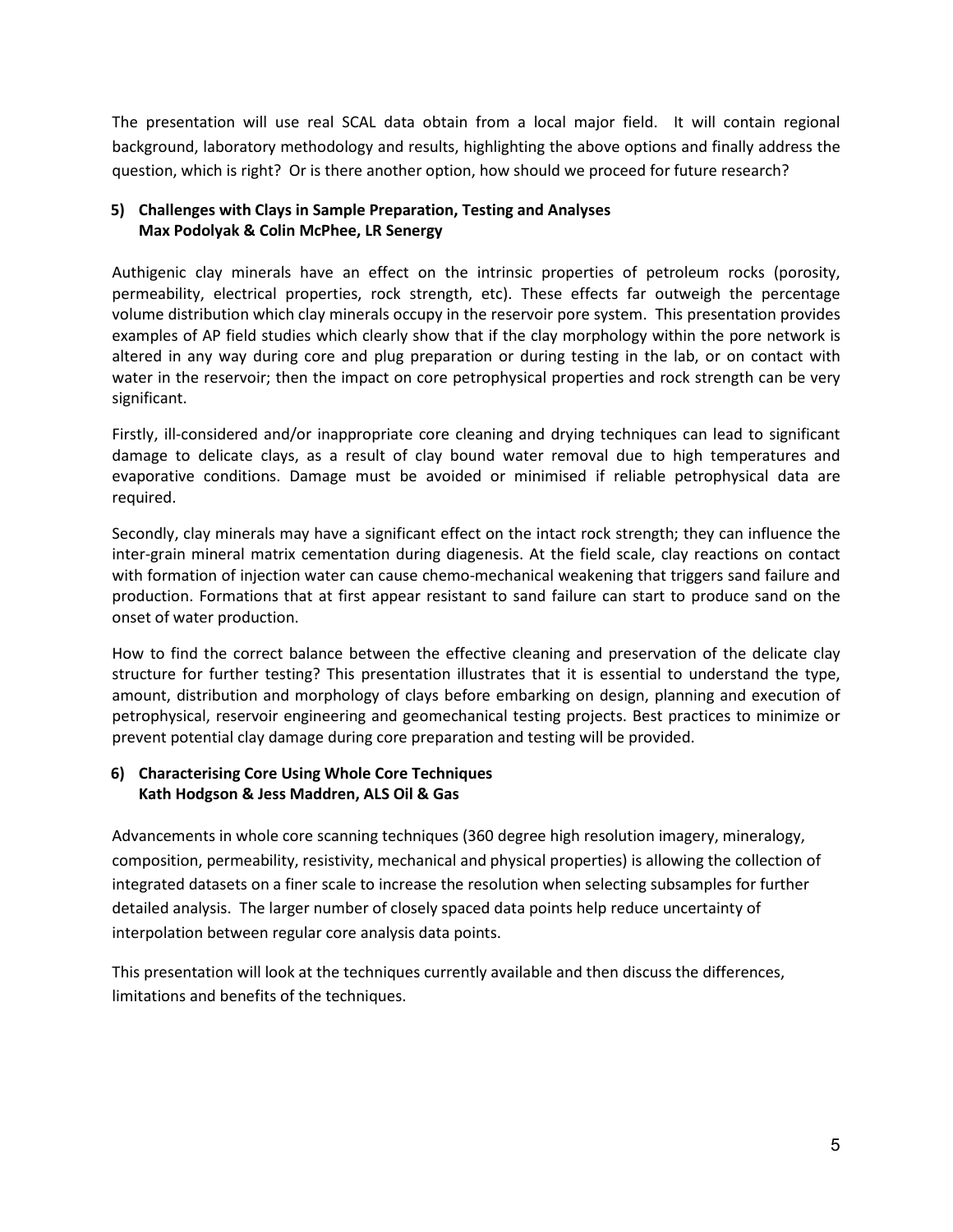## **7) Relative Permeability Can we trust the data Tony Kennaird, CoreLab Draft Presentation Guide:**

In order to generate representative relative permeability data we need to choose test methods which consider the reservoir drive mechanism, the petrophysical and lithological characteristics of the formation and the reservoir fluids. Techniques which are apparently theoretically sound will not necessarily guarantee utilisable data.

Points to ponder may include such diverse topics as flow-rate, wettability restoration, mobility ratio, steady vs unsteady state, gravity vs viscous drive, formation damage potential and cloud point of waxy crude.

This talk will illustrate what can and will go wrong if inappropriate test decisions are made.

#### **8) Using the Modified Purcell Model to Quality Check CapPres Lab Data Peter Behrenbruch & Phil Do Huu, Bear & Brook Consulting Draft Presentation Guide:**

The incorporation of representative SCAL relationships in petrophysics and reservoir engineering/simulation is paramount to achieving realistic subsurface related answers: HCIIP, recovery factors and production forecasts.

This presentation introduces a practical capillary pressure model, the Modified Purcell (MP) model, which has been shown to give excellent results in matching lab data. The theoretical formulation (no fitting parameters) has been derived for the purpose of describing the curvature of any capillary pressure lab result, surpassing any existing methods in terms of ease of use and accuracy. The method makes use of a model space which allows detailed quality checking of lab data. The model is also able to predict relationships when four parameters are available, either known, correlated or assumed: maximum laboratory capillary pressure (lab determined, a function of fluids and the maximum thickness of a reservoir), irreducible water saturation (a function of several parameters, very importantly grain size and sorting), (model derived) capillary entry pressure (a function of the larger pore throats) and entry saturation (by definition close to 100 percent).

Several case histories, oil and gas fields, are presented to show the great versatility of the method, first in quality checking data and subsequent predicting capillary curves based on endpoint values derived from a framework for a specific field. The method encompasses centrifuge and porous plate measurements and is currently being extended to mercury injection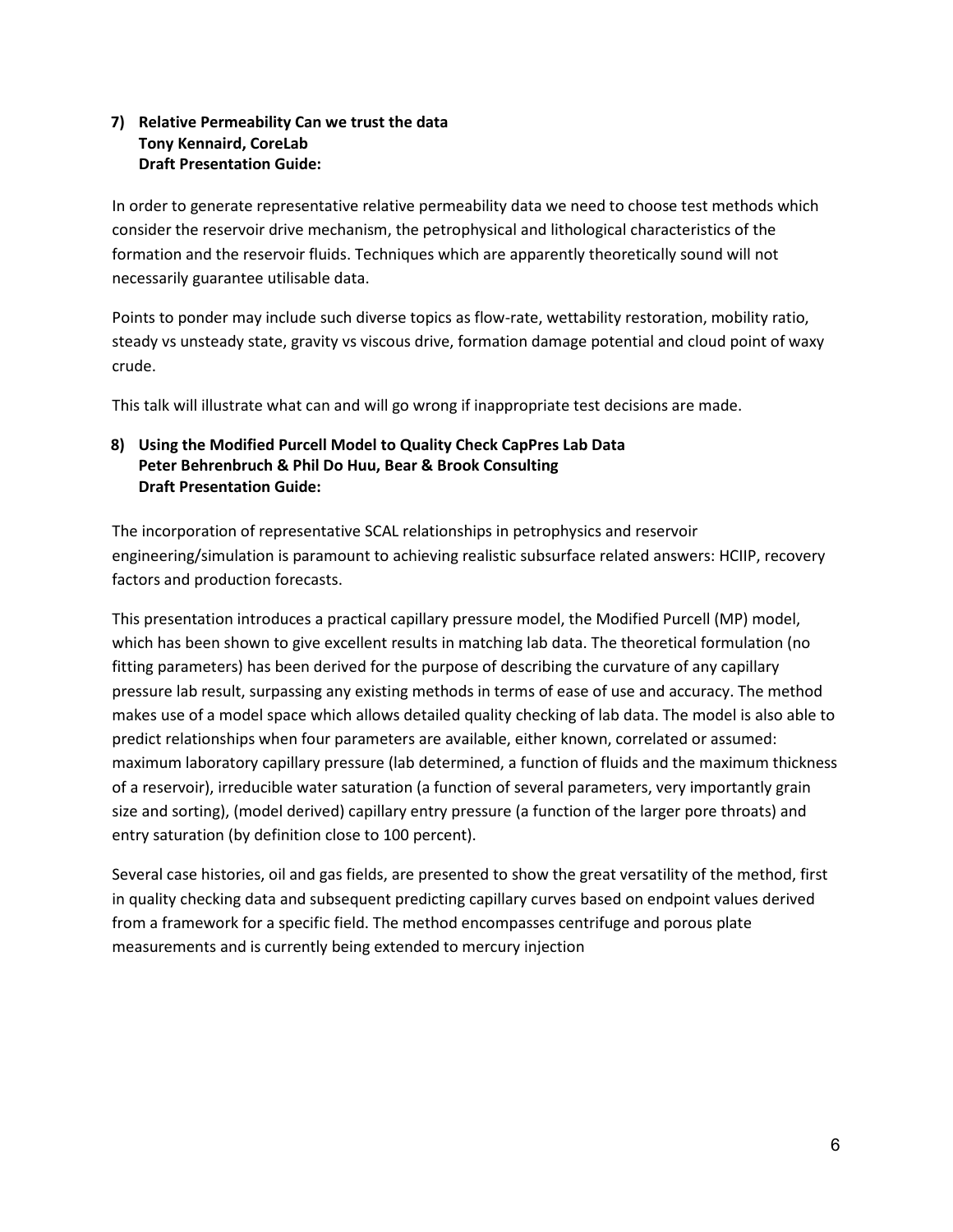### **9) SCAL for Geochemistry, Geomechanics & Petrophysics Linda Stalker, CSIRO Draft Presentation Guide:**

New facilities and equipment in Perth have increased access to a number of new and existing methods and approaches to SCAL, with a particular focus on carbon capture and storage (CCS) applications. The Federal Government have provided the National Geosequestration Laboratory (NGL) with \$48.4m in capital equipment funding. Some of this funding has been directed at a range of rock mechanics and core-flood related equipment to complement existing facilities available through NGL Partners CSIRO, the University of Western Australia and Curtin University. Projects are underway that involve a range of methods, both old and new, but the addition of the new facilities has allowed the development of advanced workflows to interrogate core samples to maximise data gathering.

Base on a number of case studies we can demonstrate some of the advantages of the new facilities. One area of increased focus has been on "time lapse" methods for evaluating rocks before and after exposure to carbon dioxide. The purposes of this activity is to evaluate the changes in rock properties (changes in chemistry or mineralogical content, changes in porosity or permeability, changes in strength and acoustic behaviour) before and after exposure to carbon dioxide. Monitoring changes such as these can provide information on the overall behaviour of a storage (i.e. reservoir) interval and its capacity for carbon storage, or changes that could impact its permeability and therefore injection rates over time during storage. The overlying caprock may age over time in the presence of carbon dioxide and have an impact on its behaviour to act as an effective seal. These evaluations requires specific experimental testing to mimic those changes over longer time periods.

To do any of these evaluations, a detailed workflow has to be prepared that allows for the testing of materials before and after exposure to carbon dioxide in a non-destructive manner but also allows for direct comparisons to be made of the same areas of a given rock sample. Time-lapse fluid geochemical evaluation during core-flood experiments have been conducted and the mineralogical and physical properties of core samples have been measured to evaluate changes and can be compared with modelled expectations.

Other examples of SCAL methods available will be presented to show the range and benefits of handling samples through a continuous workflow and how this improves overall quality and robustness of the results and interpretations that can be made.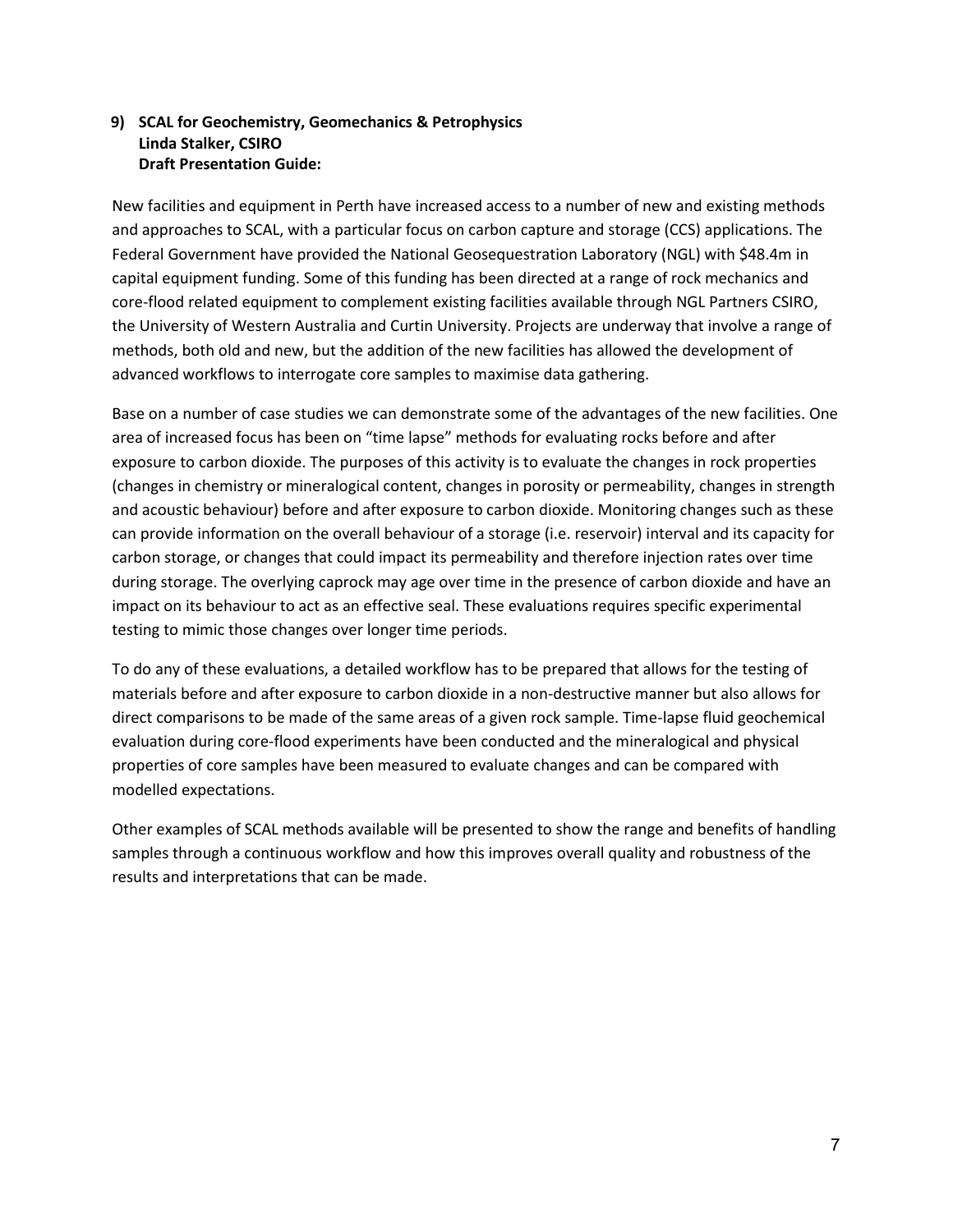## **Presenter Brief Biographies and Experience:**



**Rick Aldred** is a petrophysicist with 35 years oil industry experience, including 15 years with operating oil companies, 10 years with logging companies providing petrophysical consulting services and 10 years in petrophysical software development. He has a Joint (Hons) degree in Geology and Physical Geography from Keele University in England and has subsequently worked in the North Sea, North Africa, Middle East, Indian Subcontinent, South East Asia and Australia. He currently works as an independent consultant based in Brisbane, Australia.



**Tony Kennaird** has worked for Core Laboratories for 39 years in technical, supervisory and managerial posts in the UK, Singapore, Malaysia, China, Vietnam and Australia. He has analysed clastic and carbonate formations from all over the world and has published more than 30 technical papers and notes on the subject of core analysis. Tony has frequently presented topics at SPE and SPWLA events and conducted numerous industry schools.



**Kevin Flynn** has over 30 years industry experience, predominantly in Special Core Analysis. He came from a compute background before joining Robertson Research in the UK in the early '80s as a Junior Trainee Lab Technician. Kevin spent many years in the laboratories in North Wales and Aberdeen before concentrating on data and reports. He also spent two years developing the Research laboratory which included a full Reservoir Condition Water-Oil Relative Permeability test rig. In 1992 Kevin took over the SCAL operation as Unit Head. Kevin joined ACS

Laboratories in 1994 as a SCAL Manager. After establishing the Special Core Analysis laboratory in Brisbane and developing the Formation Damage laboratory, Kevin was promoted to Regional Manager in 1998. In 1999 Kevin's responsibilities were expanded to include all advanced technical services including coreEVALTM, Consulting Services and Drilling Mud Properties. Since the late 90's Kevin has held a senior manager position (Regional Manager, General Manager) initially with ACS Labs before ACS joined the global Weatherford Labs group where Kevin is the Business Unit Manager for all Weatherford Labs operations in Australasia. Kevin is a member of the SCA, SPE, FESQ, SPWLA & PESA and authored several technical papers on Special Core Analysis.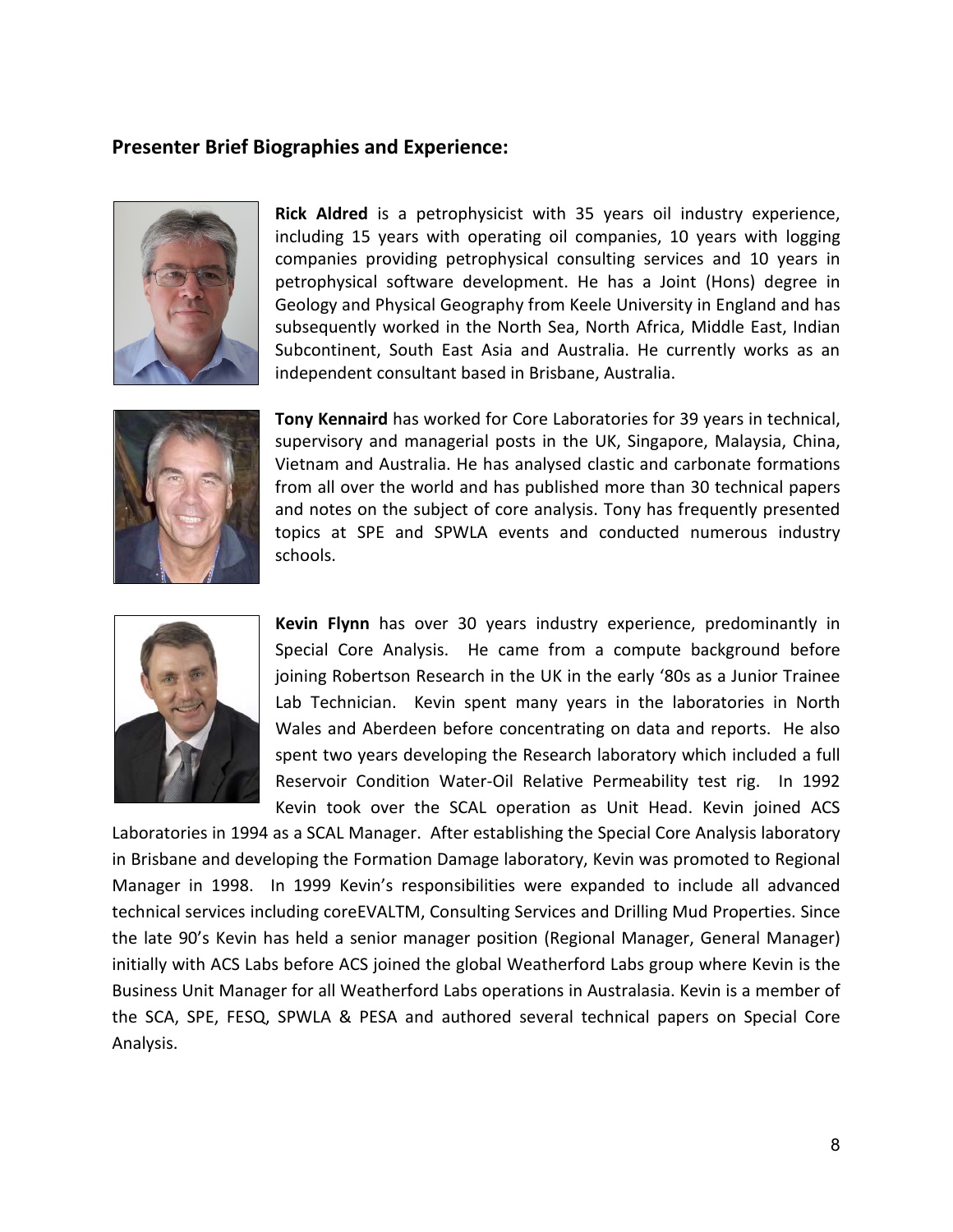

**Max Podolyak** is a Senior Core Analysis Advisor in Senergy's Asia Pacific headquarters located in Kuala Lumpur. He graduated with a degree in geology and rock physics from Moscow State University, Russia. Currently Max is enrolled in the Master's degree programme in Petroleum Engineering at Heriot-Watt University. Max has 8 years of practical and consultancy experience in Core Analysis. He started his career working with RESLAB in the UK (currently Weatherfordlabs) as a special core analyst and was involved in the planning and operations of a number of major petrophysical and reservoir engineering core studies. He joined LR

Senergy in 2012 as a Senior Engineer, where he regionally provides consultancy services, technical support and training to operating companies on a range of core analysis issues. Amongst others these include design, management and interpretation of core test studies, as well as integration of core analysis data with engineering software platforms.



**Peter Behrenbruch** is currently an independent consultant with over 40 years of industry experience. Commencing his career in Canada in the early '70s, Peter worked for Shell in Europe in the late '70s before migrating to Australia, working for Woodside in the early '80s, involved in implementing the initial phase of the North West Shelf (LNG) Development. He subsequently worked for BHP Billiton for 16 years, involved in many Timor Sea developments and other Australian offshore projects (project manager for the Skua and Griffin developments,

feasibility stage), as well as worldwide operations, including Deepwater Gulf of Mexico, North Sea and Vietnam. His next major engagement was in academia, where he started the School of Petroleum Engineering and Management at the University of Adelaide in 2001 (\$25 million grant by Santos), and as inaugural Head of School, saw the first students graduate in 2005. He subsequently re-joined the industry in 2007 and was responsible as project director for establishing first production from the Puffin field, Timor Sea (AED Oil and SINOPEC). Over the last few years, Behrenbruch has established Bear and Brook Consulting, engaged in consulting, teaching of university and industry courses, and research and development activities in the area of special core analysis. Behrenbruch has been involved with the SPE for many decades and most notably was on the SPE Board of Directors when he was also Director Asia-Pacific in the late '90s. He was instrumental in establishing the SPE Vietnam section while working in Saigon in the early to mid '90s.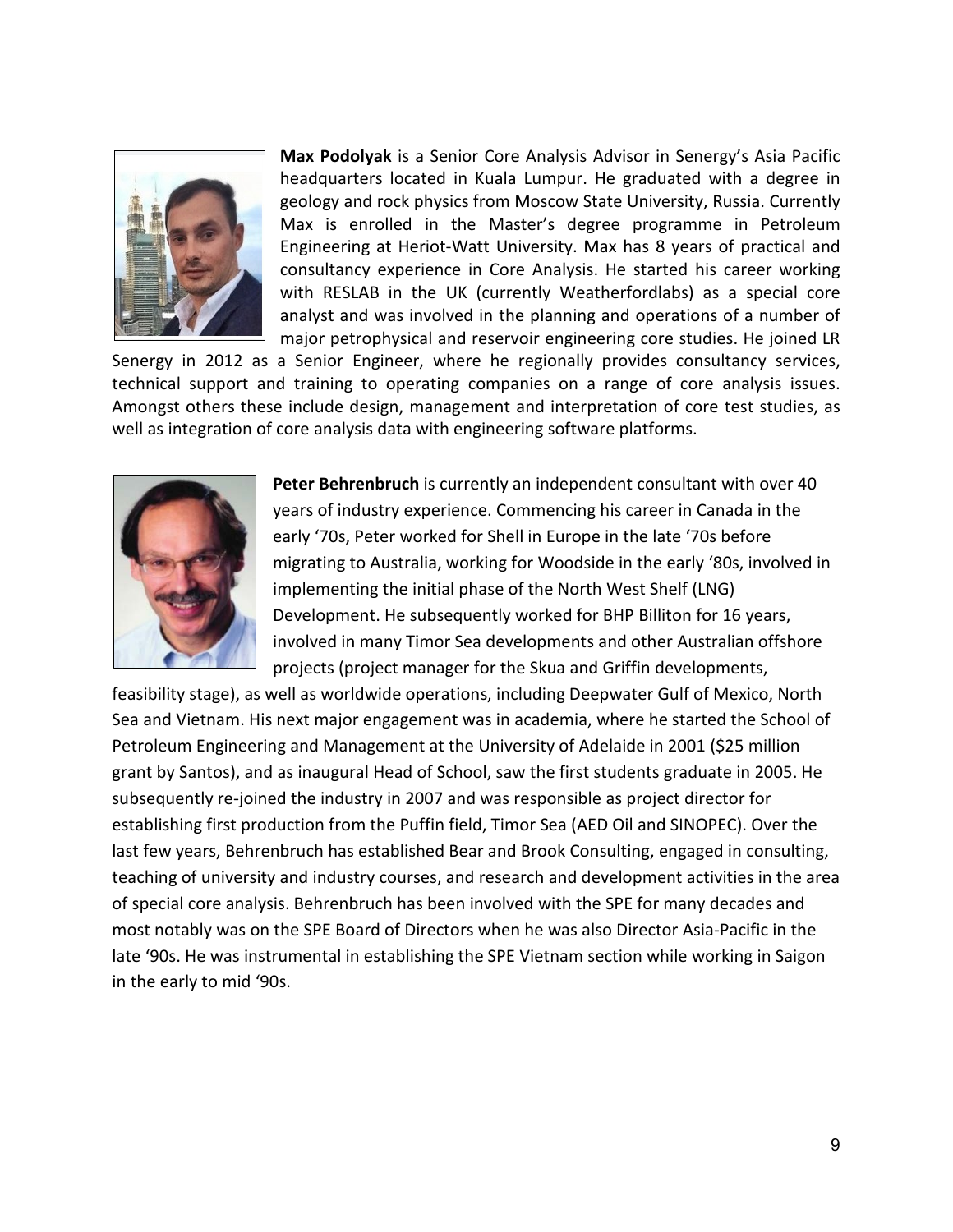

**Kath Hodgson,** Business Development Geologist Western Region for ALS Geochemistry, is an Exploration Geologist with 20 years' experience in the exploration and mining industry around Australia and Africa. Kath's experience ranges from regional grass roots exploration activities to resource development in both open pit and underground mining environments, and includes management of geological database and sample preparation facilities for large scale resource and mine development programs. She has worked on a variety of gold and base

metals deposits in Tasmania, Central Australia, the Yilgarn, Ghana, Tanzania and Zambia, for companies ranging from joiner and mid-tier mining and exploration groups to majors including AngloGold Ashanti and Barrick Gold. With experience in both sample generation and analysis, data management and implementation of new technologies such as 3D core scanning and hyperspectral mineral mapping, Kath has a thorough understanding of Mining and Exploration analytical requirements. This is coupled with a passion for proving the best possible service to clients, including new and alternative technologies, assisting clients obtain the maximum possible value from their samples.



**Linda Stalker** is the Science Director for the National Geosquestration Laboratory (NGL), a partnership between CSIRO, the University of Western Australia and Curtin University. There she works collaboratively with the partners on a number of carbon capture and storage projects, including the South West Hub CCS project with the Western Australian Department of Mines and Petroleum. Prior to joining CSIRO in 2000, Linda worked as a senior geochemist at Statoil in Norway. She holds a PhD in Organic Geochemistry and a BSc. Hons in Applied Geology.